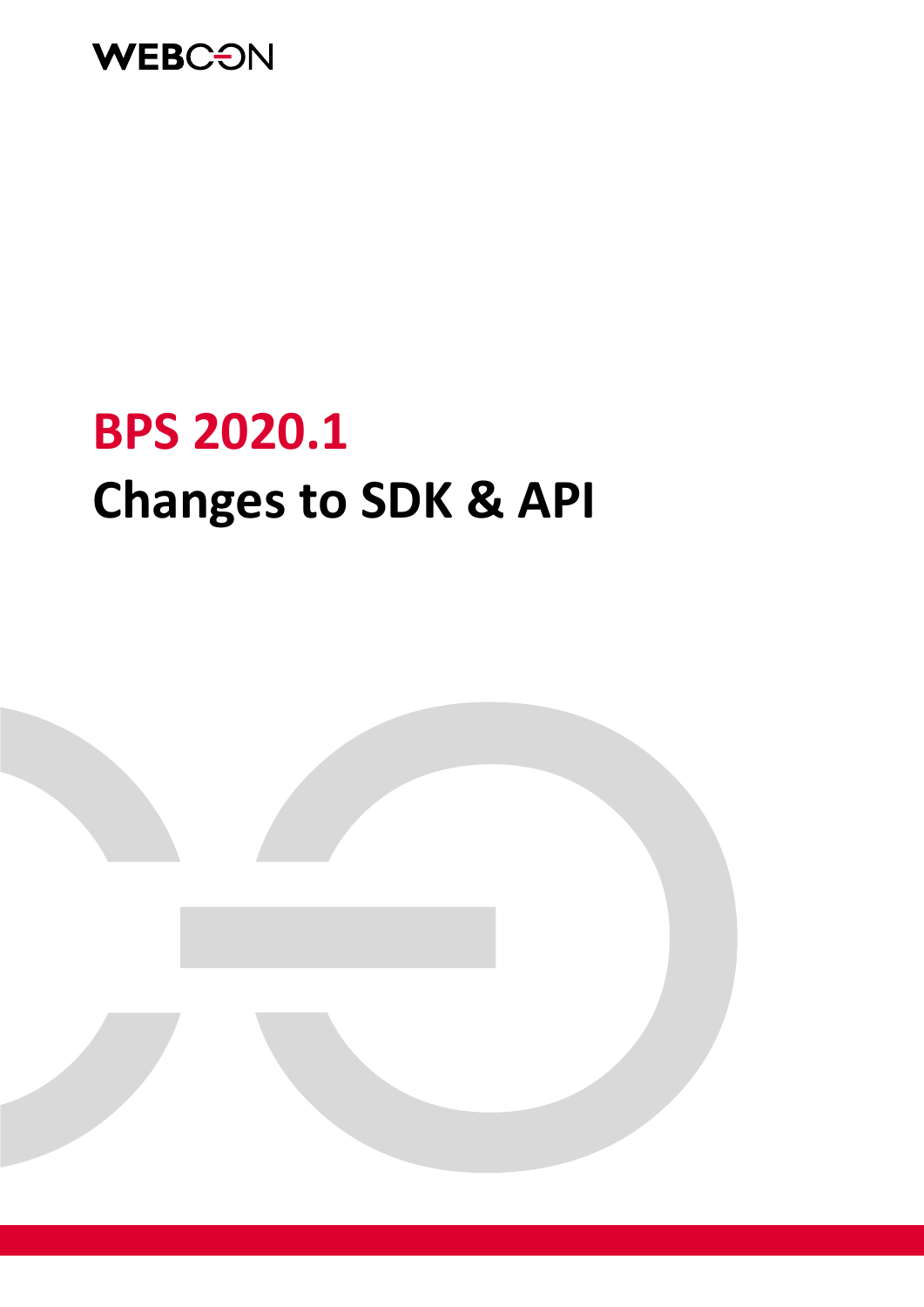## **WEBCON**

|  | 3.1. DataSourcesHelper - loading data from form fields and item list columns 8 |  |  |  |  |
|--|--------------------------------------------------------------------------------|--|--|--|--|
|  |                                                                                |  |  |  |  |
|  |                                                                                |  |  |  |  |
|  |                                                                                |  |  |  |  |
|  |                                                                                |  |  |  |  |
|  |                                                                                |  |  |  |  |
|  |                                                                                |  |  |  |  |
|  |                                                                                |  |  |  |  |
|  |                                                                                |  |  |  |  |

WEBCON Sp. z o.o.

ul. Skotnicka 252a, 30-394 Kraków tel: +48 12 443 13 90, fax: +48 12 443 13 75

Sąd Rejonowy dla Krakowa Śródmieścia XI Wydział Gospodarczy Krajowego Rejestru Sądowego Wysokość kapitału zakładowego: 50 000 zł

NIP: 676-241-40-97 REGON: 121153997 KRS: 0000349649

www.webcon.pl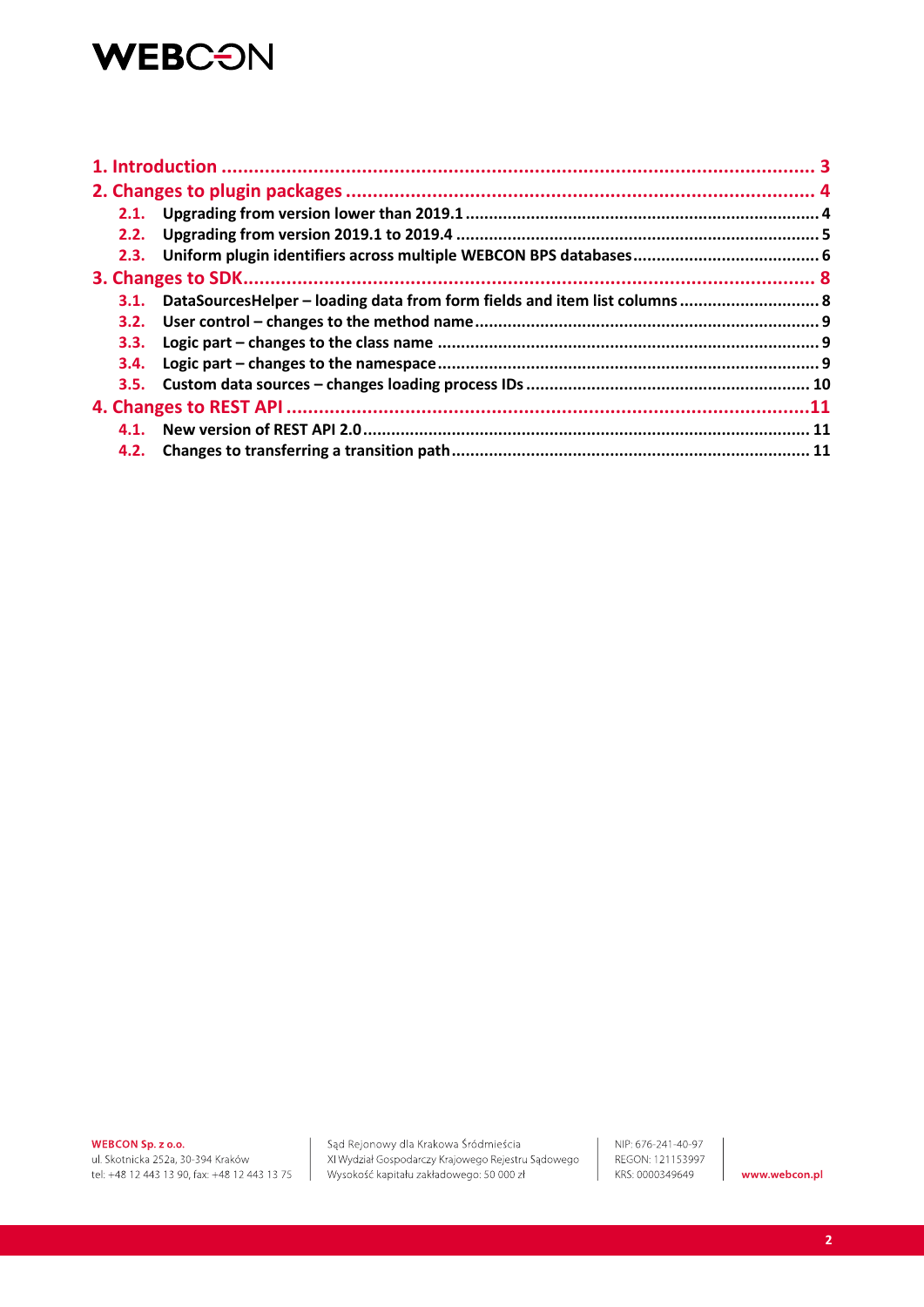

### 1. Introduction

The following document contains a list of changes in WEBCON BPS SDK and API when compared to version 2019.1. These changes break code compatibility or change how existing code works.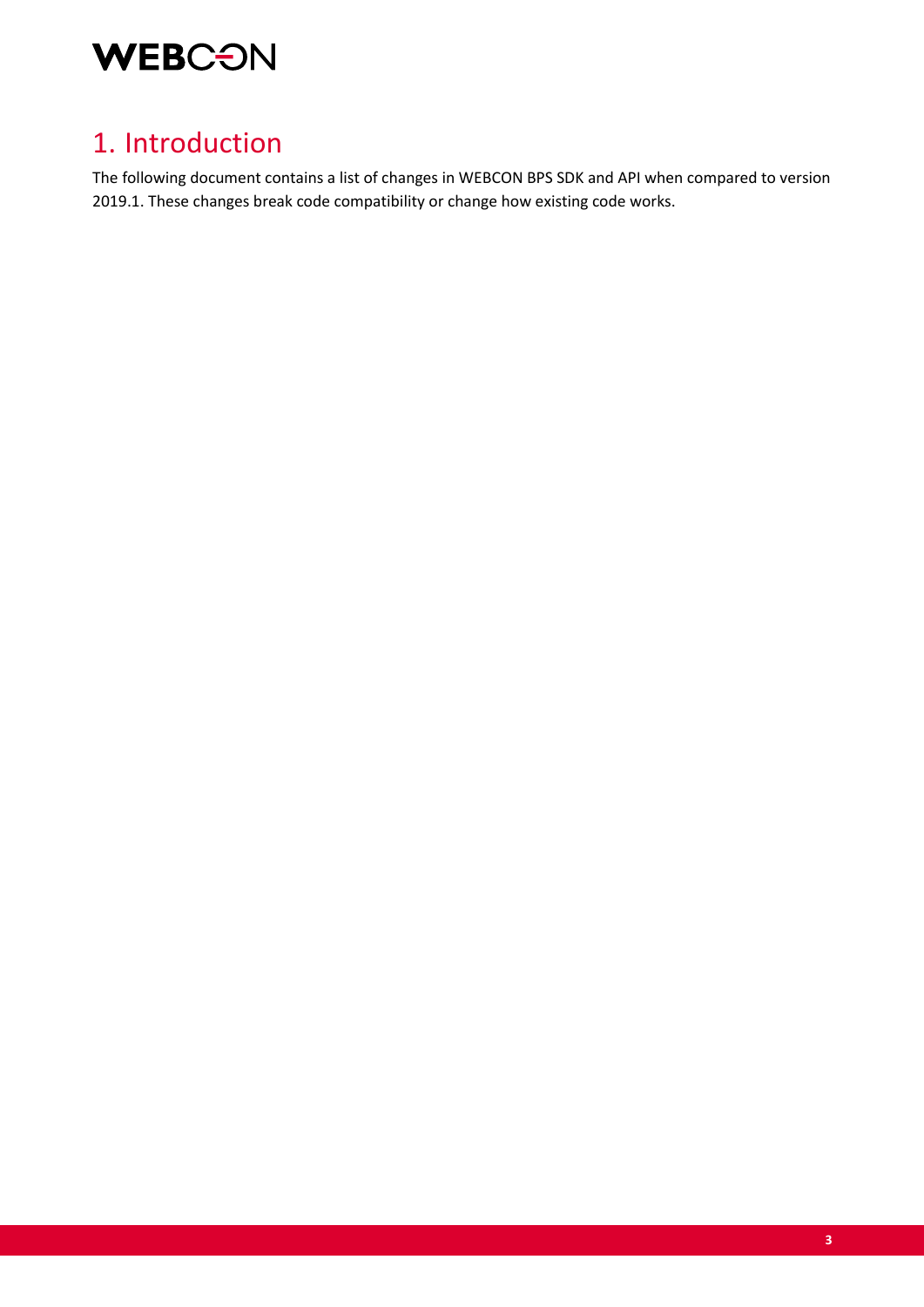## **WEBC: ON**

## 2. Changes to plugin packages

Changes to plugin packages apply only to version older than 2019.1.4, due to the introduction of a new field in the plugin package manifest: GUID.

Depending on the version of WEBCON BPS that we will be upgrading from, there are two possible scenarios:

### **2.1. Upgrading from version lower than 2019.1**

The first scenario involves migrating plugins from a version of WEBCON BPS where plugin packages didn't yet exist e.g. BPS 2017. As soon as WEBCON BPS is updated, empty plugin packages will be created automatically. For every package, you will need to migrate every individual plugin. This process is described in the BPS 2019.1 SDK migration document.

For every registered plugin, you will need to update the plugin package manifest with their information, including the new GUID field found in the database. The best way to find the GUID is to use WEBCON BPS Designer Studio as shown here:

| 2.<br>Performance<br>Wyglad<br>Akcie                                                                                                      | WEBCON Business Process Suite - Designer Studio                                                     | $-17.26$<br>⋒                                                                                     |  |  |  |  |  |
|-------------------------------------------------------------------------------------------------------------------------------------------|-----------------------------------------------------------------------------------------------------|---------------------------------------------------------------------------------------------------|--|--|--|--|--|
| Paczki dodatków<br><b>CD 5</b> Paczia dodatków<br>Co CustomActonExample<br>(3) (b) Akcje uzytkownika (SDK)<br><b>Column actor exemple</b> | €<br>Paczki dodatków (Custom action example)<br>Zepisz D Wykorzystanie dodatku<br>Cigatine  <br>Log | PRODUCTION CO                                                                                     |  |  |  |  |  |
|                                                                                                                                           | Oppline<br>ß.<br>91<br>ID:<br>Custom action exal Guid<br>Namisc<br>Opis:                            |                                                                                                   |  |  |  |  |  |
|                                                                                                                                           | Zawartość<br>Kless dodatku:<br>CustomActionExample.ChangeFormFieldValue<br>Petra nazwa assembly:    | E) Akça uzytkovinka (SDK)<br>Typ dodatkut                                                         |  |  |  |  |  |
| a Antikucje<br>크림<br>Zródła danych                                                                                                        | Plugn sharepoint dass:<br>Shareport assembly full name:<br>Adres LFLL kontrolid agcy:               | CustomActonDxemple, Version = 1.0.0.0, Culture=meutral, PublicKeyToken=91b4d131e0682eb8<br>$\sim$ |  |  |  |  |  |
| Konfiguracja systemu                                                                                                                      | Organizzenie użycia akcji<br>(2) Airprophens<br>SA Na posybik in earna.                             | SPI Na attwarpe w przeglądnicz                                                                    |  |  |  |  |  |
| Poccki dodatków                                                                                                                           | SP News produced by collaborate for Management CP, This prepare<br>GPI flat fremmatt<br>$\sim$      | 12 Ibi suprande plannella<br>(D)<br>Testus                                                        |  |  |  |  |  |

If we create new unregistered plugins during the migration, each record in the plugin manifest will need to have a GUID generated.

One of the ways to do this is to use Windows PowerShell and execute a static method: [guid]::NewGuid(). The generated value is then copied to the node in the manifest that represents the migrated plugin. Done.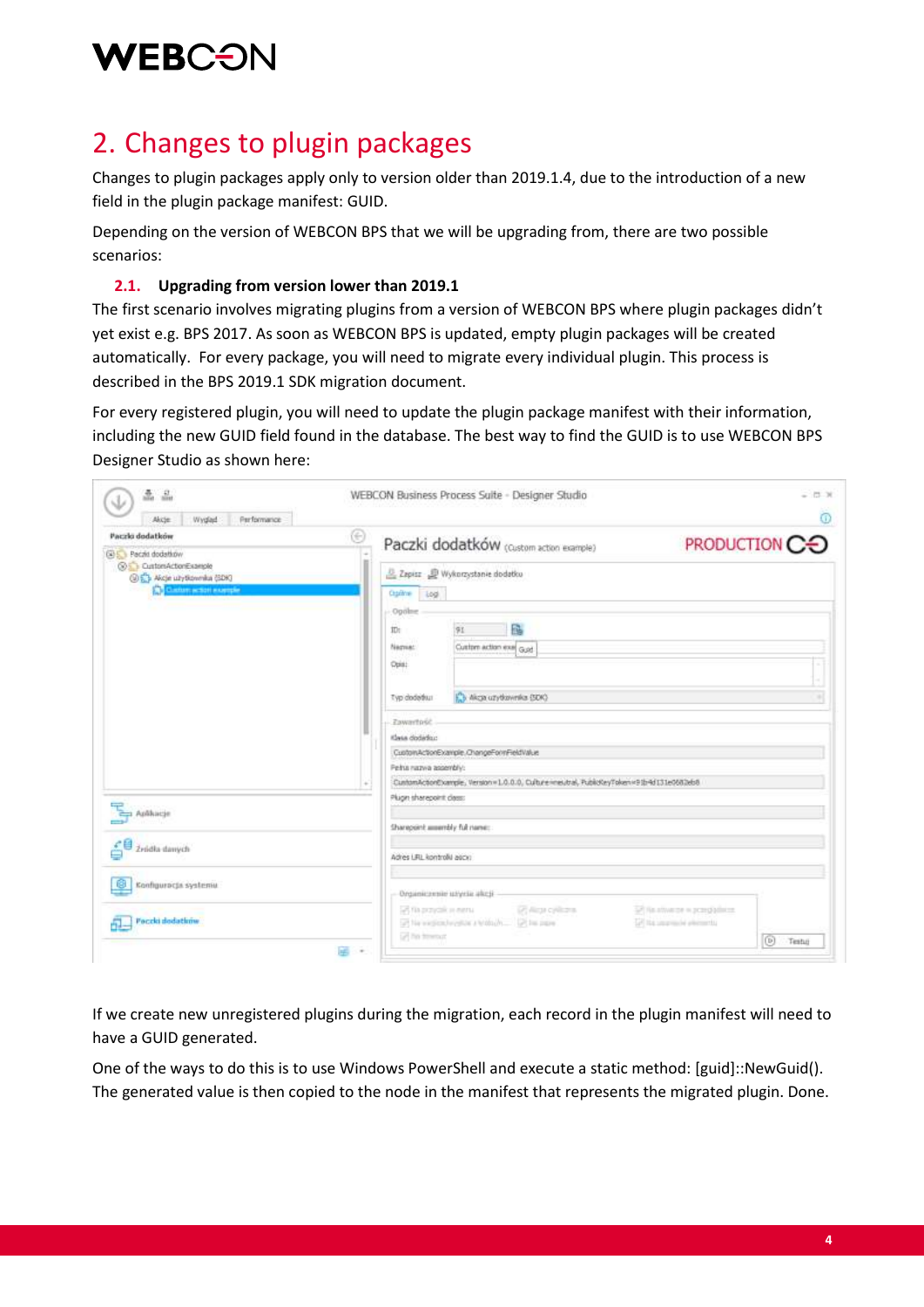

### **2.2. Upgrading from version 2019.1 to 2019.4**

The second type of migration takes place if we upgrade plugins from version 2019.1 or higher. Existing plugin packages will undergo the migration script which will upgrade them to be compatible with the newest version. Once you install the newest version of WEBCON BPS, save the plugin packages in the Plugins section of Designer Studio, extract the manifest files and place them in the associated project in Visual Studio. Once this is done, the plugins are ready for use.

| 초요<br>Performance<br>Akcse<br>Wygled                                                                 | WEBCON Business Process Suite - Designer Studio |                                       |                                                                         |                                                                                                                      |  | $ \Box$ $\times$<br>⊕ |
|------------------------------------------------------------------------------------------------------|-------------------------------------------------|---------------------------------------|-------------------------------------------------------------------------|----------------------------------------------------------------------------------------------------------------------|--|-----------------------|
| ⊕<br>Paczki dodatków<br><b>Co L</b> Pacak doctation                                                  |                                                 | Paczki dodatków (CustomActionExample) |                                                                         |                                                                                                                      |  | PRODUCTION CO         |
| <b>Sight Content for Contract</b><br>@ K.) Akoje uzytkovnika (SDK)<br><b>C</b> Custom action example | Ogiline<br>IDs                                  | Zawartość manifestu<br>$\gg$          | 陷                                                                       | Co Nowa paczka   1) Wczytaj C Zapisz paczki   Ubuń (2) Poblacz zawartość<br>Zapisz paczki (Ctrl+S)<br>Zienist paczki |  |                       |
|                                                                                                      | Nagyval<br>Package files:                       |                                       | CustomActionExemple<br>Wazystłie dodatki zostały poprawne zweryfikowane |                                                                                                                      |  | D. Jwwyfku) dodatki   |
|                                                                                                      | Namna piku:<br>CustomActionExample              |                                       |                                                                         | Zaktuakmowne<br>Pelna nama assembly<br>fate-kinderen, femmetnoc distant                                              |  |                       |
| <b>Cap Aplikacje</b>                                                                                 |                                                 |                                       |                                                                         |                                                                                                                      |  |                       |
| 결<br>Žirádta damych<br><b>B</b> Konfiguracju systemu                                                 |                                                 |                                       |                                                                         |                                                                                                                      |  |                       |
| Paccio dodatiolw                                                                                     |                                                 |                                       |                                                                         |                                                                                                                      |  |                       |
| Silla<br>$\rightarrow$                                                                               |                                                 |                                       |                                                                         |                                                                                                                      |  |                       |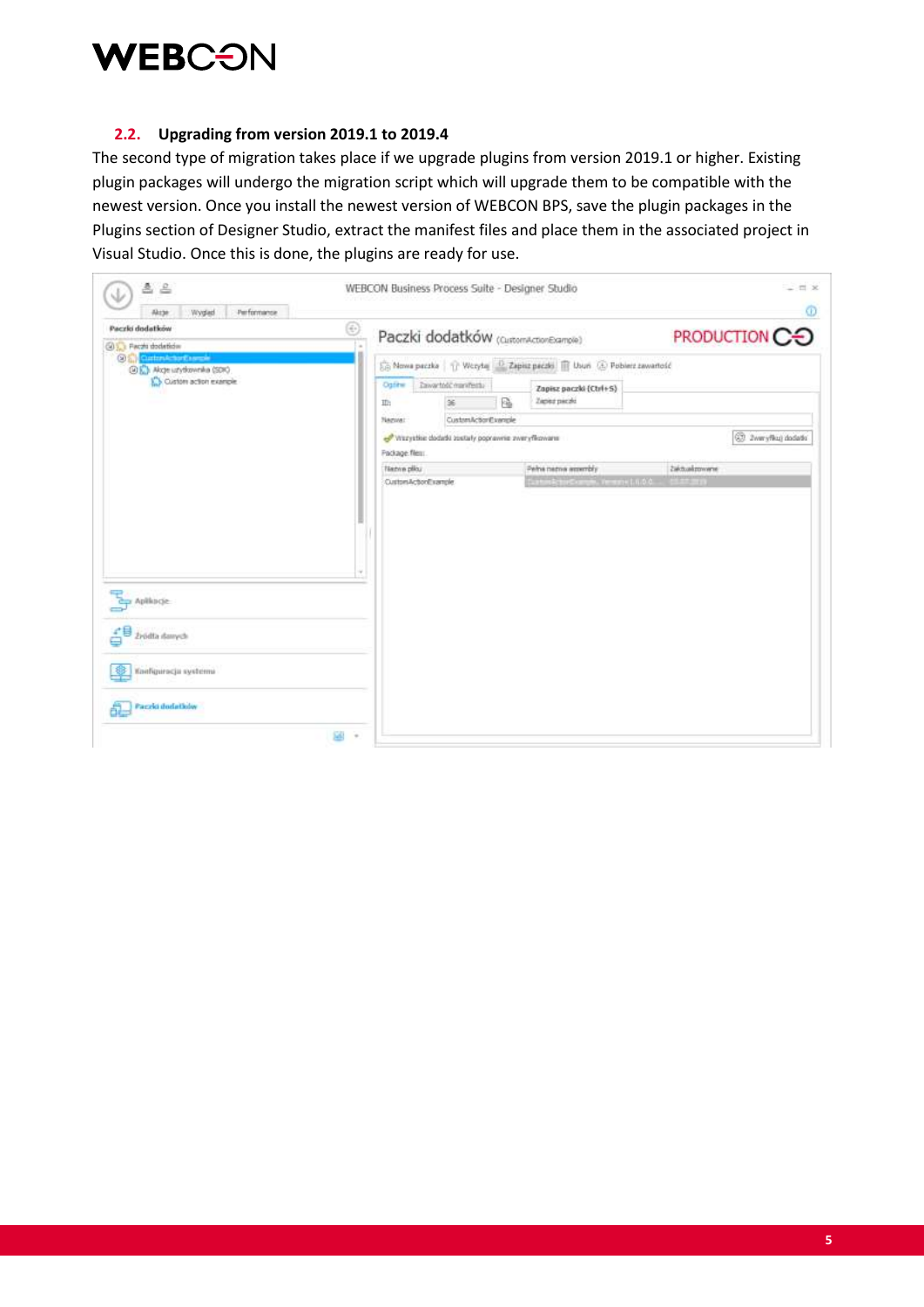

### **2.3. Uniform plugin identifiers across multiple WEBCON BPS databases**

In the case of plugins registered across multiple connected WEBCON BPS databases (DEV, TEST, PROD), multiple plugin manifests will exist with different identifiers for the same plugin, e.g.:

```
TEST database:
```

```
\overline{[} {
   "Guid": "10bd08ad-a9a3-4004-91a9-94167fe3ee9e",
   "Name": "Custom action example",
   "Assembly": "CustomActionSample",
   "Class": " CustomActionSample.ChangeFormFieldValue",
   "Type": "CustomAction"
  }
]
```
### PROD database:

```
\overline{a} {
   "Guid": "760b455f-8a99-4469-95b9-dba0ded9e667",
   "Name": "Custom action example",
   "Assembly": "CustomActionSample",
   "Class": " CustomActionSample.ChangeFormFieldValue",
   "Type": "CustomAction"
  }
]
```
In order to substitute the TEST database GUIDs with those found in the PROD database, we must:

• First, modify the PROD database manifest and add an AlternativeGuid field containing the GUID from the TEST database.

```
For example:
```

```
\overline{[} {
   "Guid": "760b455f-8a99-4469-95b9-dba0ded9e667",
```
WEBCON Sp. z o.o. ul. Skotnicka 252a, 30-394 Kraków tel: +48 12 443 13 90, fax: +48 12 443 13 75

Sąd Rejonowy dla Krakowa Śródmieścia XI Wydział Gospodarczy Krajowego Rejestru Sądowego Wysokość kapitału zakładowego: 50 000 zł

NIP: 676-241-40-97 REGON: 121153997 KRS: 0000349649

www.webcon.pl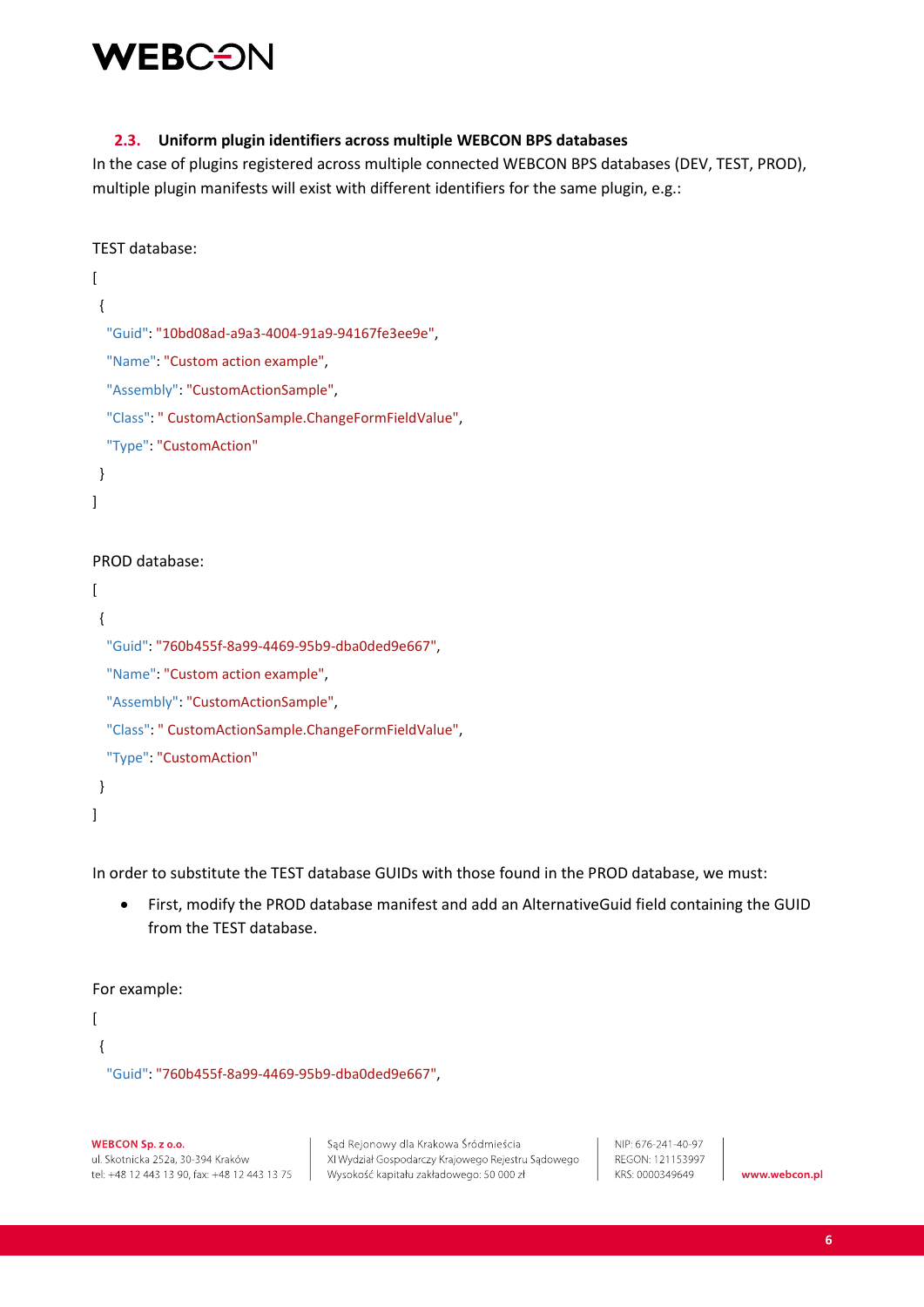

```
 "AlternativeGuid ": "10bd08ad-a9a3-4004-91a9-94167fe3ee9e",
   "Name": "Custom action example",
   "Assembly": "CustomActionSample",
   "Class": " CustomActionSample.ChangeFormFieldValue",
   "Type": "CustomAction"
  }
\overline{1}
```
• Once prepared, such a manifest along with the plugin package should be updated on the TEST database. This is done simply by uploading the new package containing the new manifest into WEBCON BPS Designer Studio.

Registered plugins will be associated with the appropriate entries in the manifest based on the AlternativeGuid field, and this value will then be copied to the main GUID field. From this point, a plugin will have one uniform identifiers across different databases, while the AlternativeGuid field will be ignored.

```
\Gamma {
   "Guid": "760b455f-8a99-4469-95b9-dba0ded9e667",
   "Name": "Custom action example",
   "Assembly": "CustomActionSample",
   "Class": " CustomActionSample.ChangeFormFieldValue",
   "Type": "CustomAction"
  }
]
```
If more databases exist (e.g. DEV), the process must be repeated for each additional database.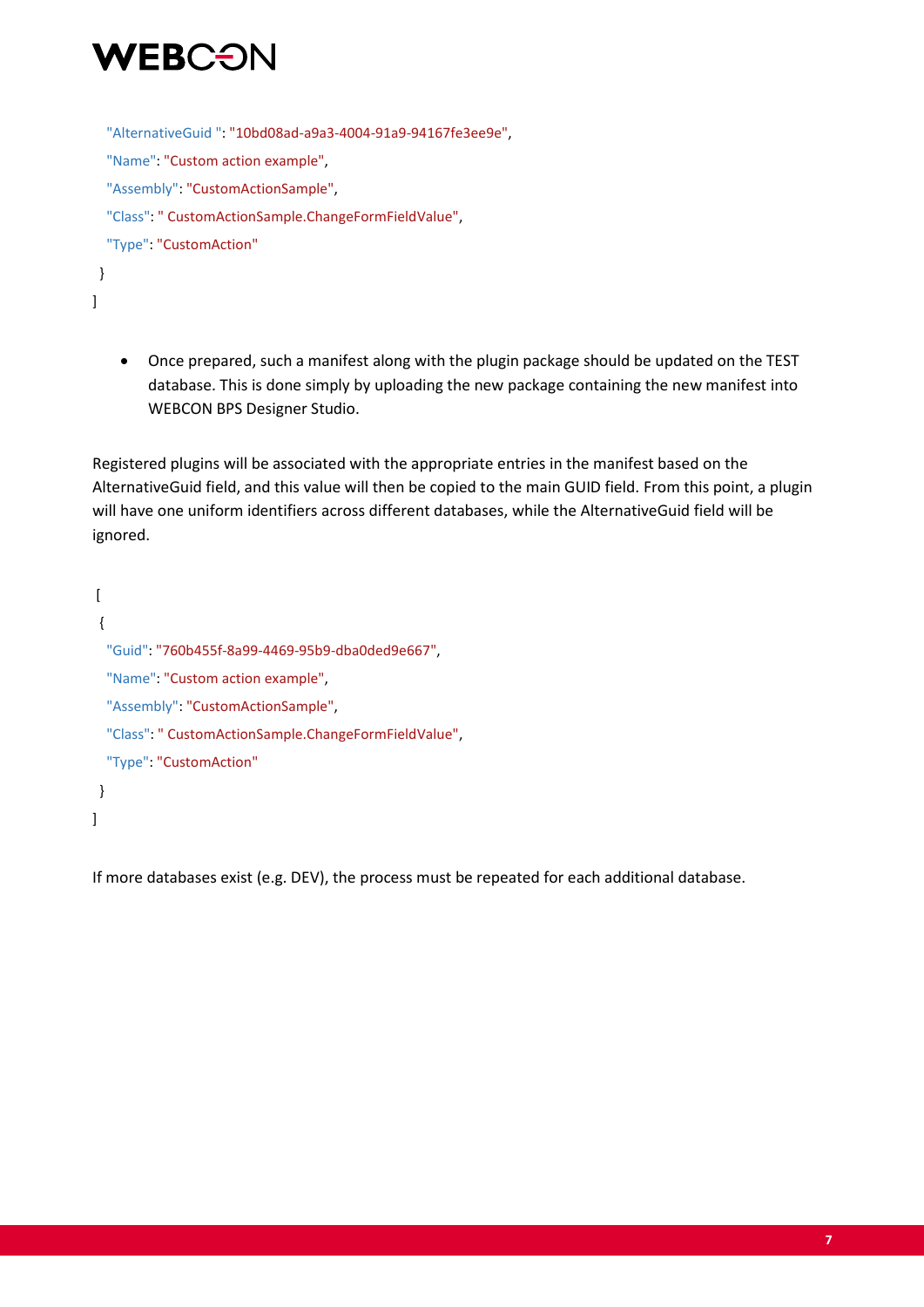## **WEBCOI**

### 3. Changes to SDK

### **3.1. DataSourcesHelper – loading data from form fields and item list columns**

From the class defining parameters loaded from form fields and item list columns (GetDataTableFromFieldDataSourceParams, GetDataTableFromItemsListColumnDataSourceParams), the following property has been removed: GetDataTableRunningContextParams.

It has been replaced by the property Context.

You can pass the context in which the plugin is to be run, or create a new context of a process, an instance, or an item list column.

• The code for loading data from form fields in previous versions:

```
var fieldDataSourceParams = new GetDataTableFromFieldDataSourceParams();
fieldDataSourceParams.FieldId = formFieldID;
```

```
fieldDataSourceParams.GetDataTableRunningContextParams = new
GetDataTableRunningContextParams(args.Context); //current context
//fieldDataSourceParams.GetDataTableRunningContextParams = new 
GetDataTableRunningContextParams(documentInstance); //context of a specific document
```
var dt = DataSourcesHelper.GetDataTableFromFieldDataSource(fieldDataSourceParams);

Currently it is:

```
var fieldDataSourceParams = new GetDataTableFromFieldDataSourceParams();
fieldDataSourceParams.FieldId = formFieldID;
```

```
fieldDataSourceParams.Context = args.Context; //current context
//fieldDataSourceParams.Context = new ProcessContext(processID); //context of the specific 
process
//fieldDataSourceParams.Context = new ProcessContext(documentInstance); //context of the 
specific document
```
var dt = DataSourcesHelper.GetDataTableFromFieldDataSource(fieldDataSourceParams);

• The code for loading data from item list column in previous versions:

var itemsListDataSourceParams = new GetDataTableFromItemsListColumnDataSourceParams(); itemsListDataSourceParams.ItemsListColumnID = itemsListColumnID;

```
itemsListDataSourceParams.GetDataTableRunningContextParams = new
GetDataTableRunningContextParams(args.Context); //current context
//itemsListDataSourceParams.GetDataTableRunningContextParams = new 
GetDataTableRunningContextParams(documentInstance); //context of a specific document
```
itemsListDataSourceParams.ItemsListRow = itemsListRow; var dt = DataSourcesHelper.GetDataTableFromSubelementDataSource(itemsListDataSourceParams);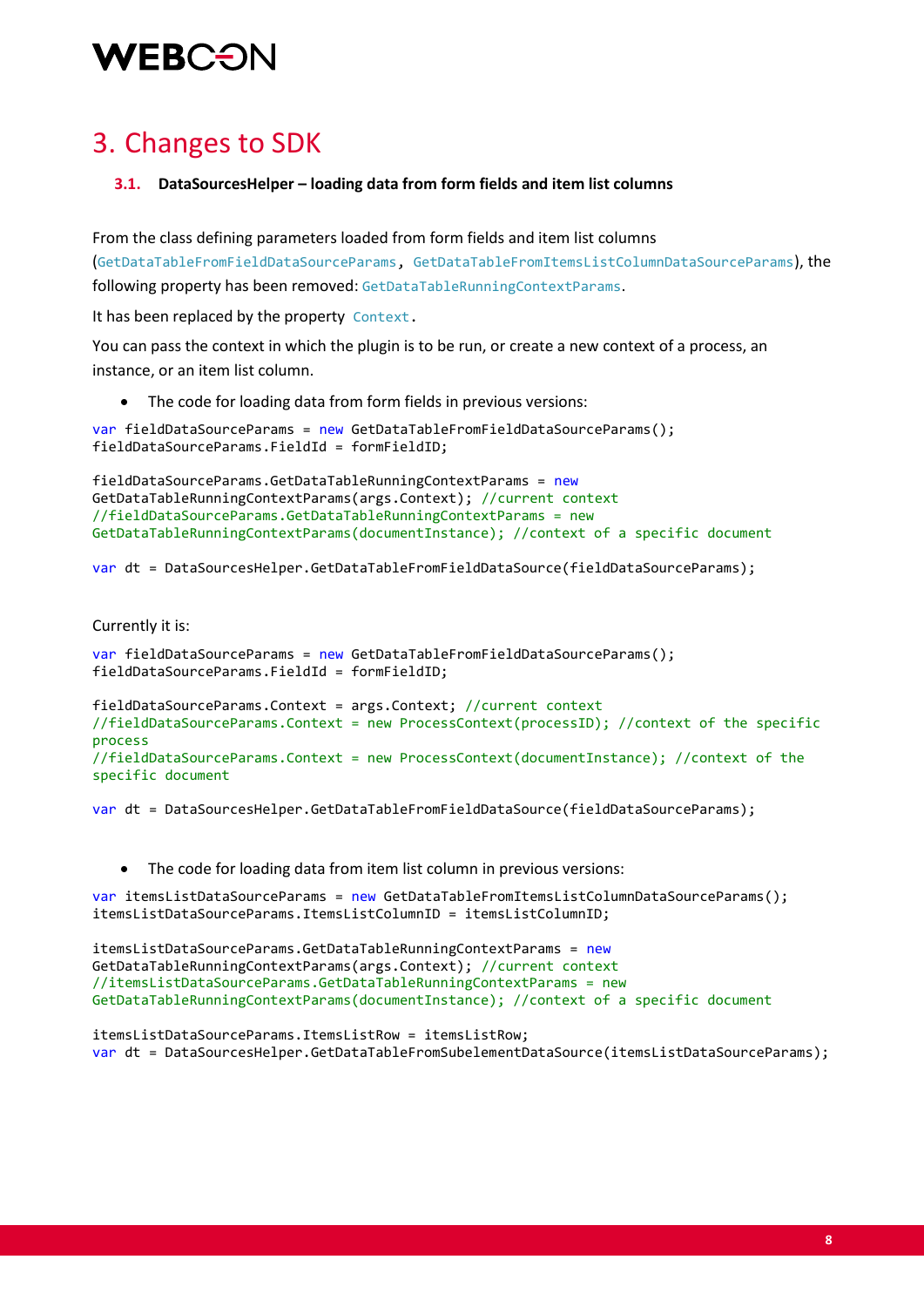

Currently it is:

```
var itemsListDataSourceParams = new GetDataTableFromItemsListColumnDataSourceParams();
itemsListDataSourceParams.ItemsListColumnID = itemsListColumnID;
itemsListDataSourceParams.Context = args.Context; //current context; if it contains a items 
list row you don't need to provide it separately
/itemsListDataSourceParams.Context = new ProcessContext(documentInstance, itemsListRow); 
//context of the specific document and items list row
```
var dt = DataSourcesHelper.GetDataTableFromSubelementDataSource(itemsListDataSourceParams);

### **3.2. User control – changes to the method name**

In the user control, the SharePoint interface component without its own data model (class CustomFormFieldSPControl<TConfig>), the method name has been changed from

void SetValue(SetControlParams<CustomFormFieldContext> args)

to

void SetControlValue(SetControlParams<CustomFormFieldContext> args)

### **3.3. Logic part – changes to the class name**

The class name has been changed from SPConnection to SharePointConnection (namespace WebCon.WorkFlow.SDK.Tools.Data.Model)

#### **3.4. Logic part – changes to the namespace**

The namespace has been changed:

| Previous name                            | Current name                                   |
|------------------------------------------|------------------------------------------------|
| WebCon.WorkFlow.SDK.Documents.ItemsLists | WebCon.WorkFlow.SDK.Documents.Model.ItemsLists |
| WebCon.WorkFlow.SDK.Documents.Fields     | WebCon.WorkFlow.SDK.Documents.Model.Fields     |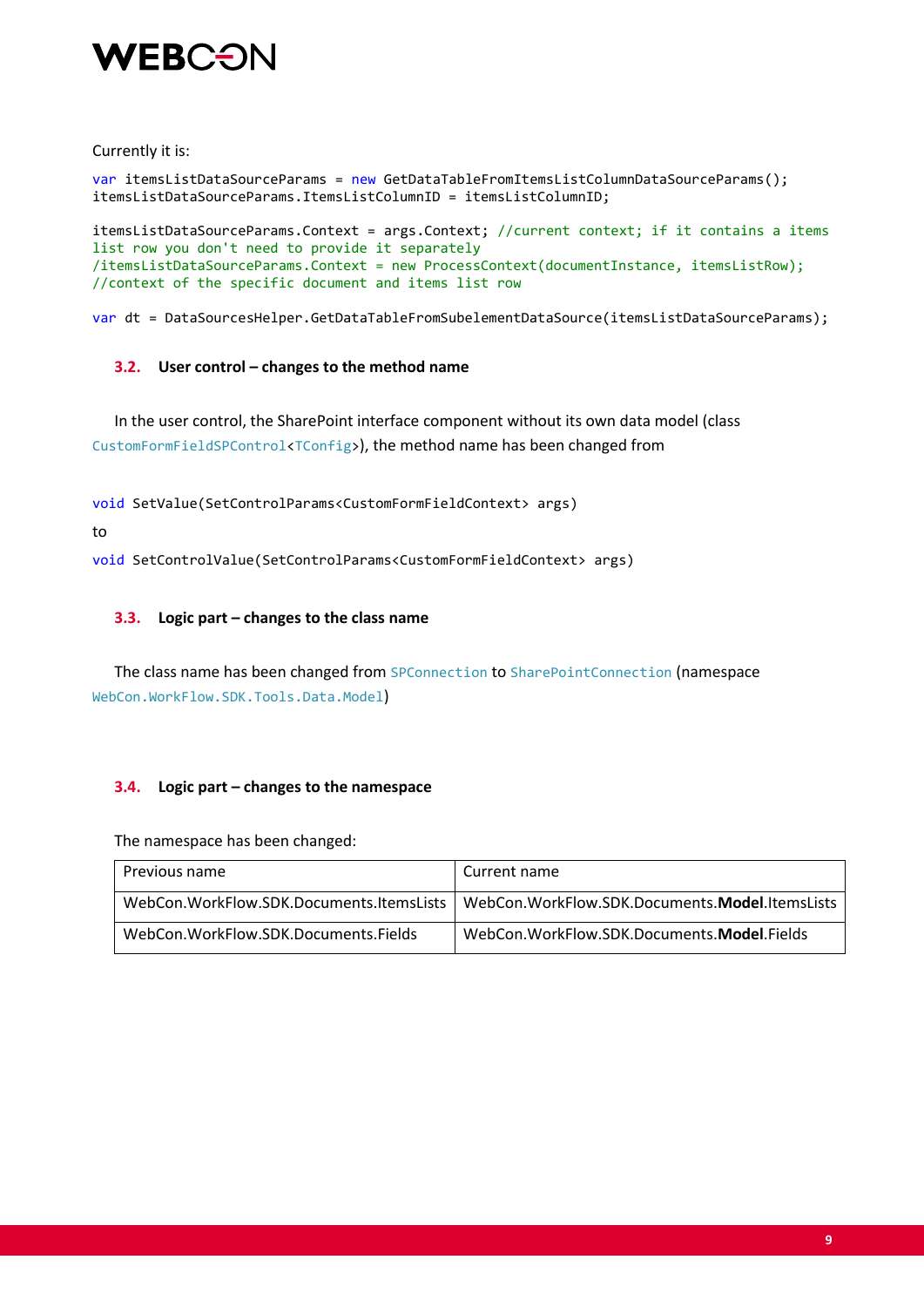

### **3.5. Custom data sources – changes loading process IDs**

For plugins like 'custom data source' written before version 2019.1.3., if you refer to the ProcessID, you must migrate the code according to the example below.

Previously:

```
public override DataTable GetData(SearchConditions searchConditions)
   {
            var processId = Context.CurrentProcessID;
 …
   }
```
Currently:

…

```
 public override DataTable GetData(SearchConditions searchConditions)
 {
          var processId = Context.CurrentProcessID.HasValue ? 
          Context.CurrentProcessID.Value : 0;
```
}